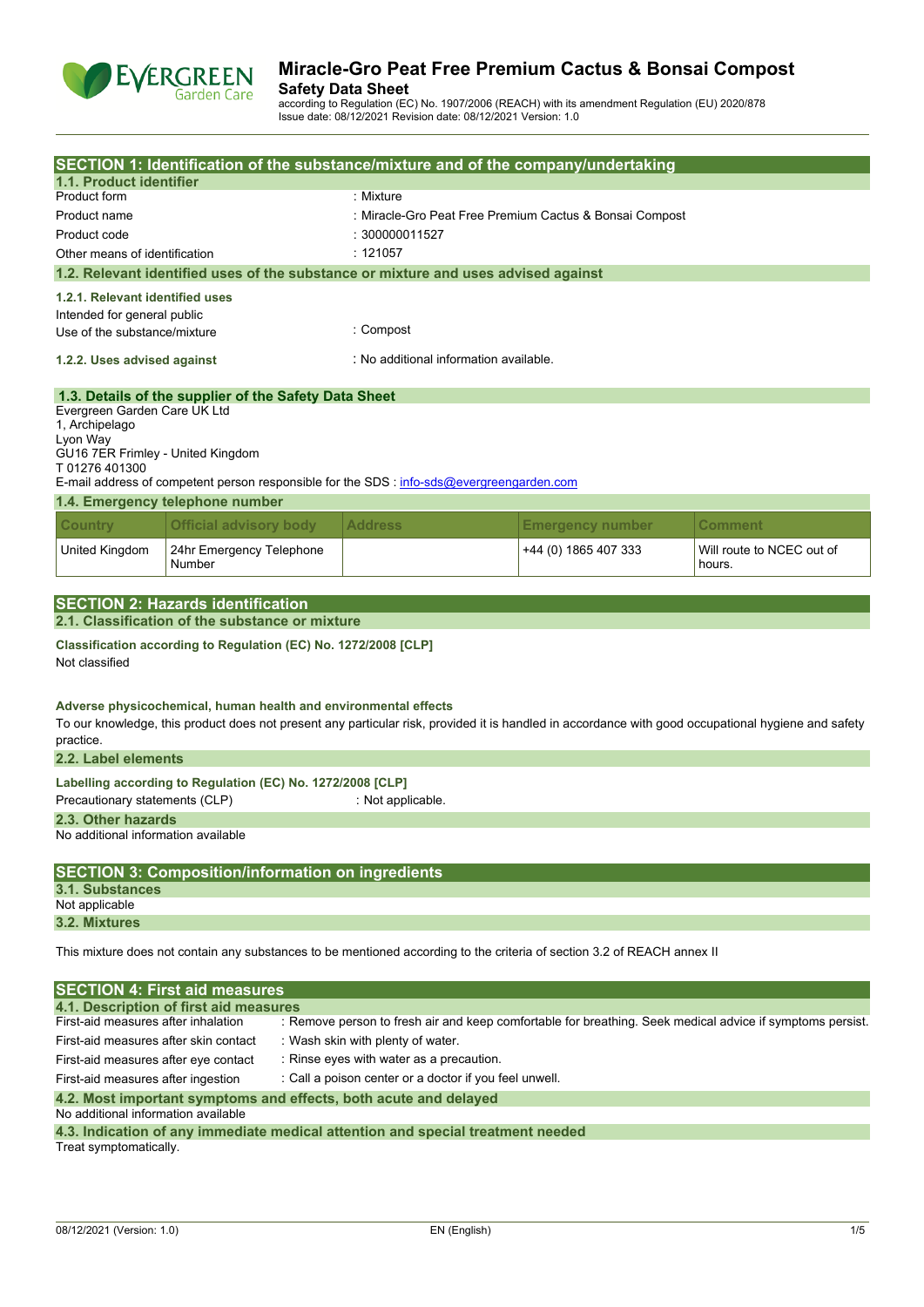### Safety Data Sheet

according to Regulation (EC) No. 1907/2006 (REACH) with its amendment Regulation (EU) 2020/878

| <b>SECTION 5: Firefighting measures</b>                                                                        |                                                                                                                                             |
|----------------------------------------------------------------------------------------------------------------|---------------------------------------------------------------------------------------------------------------------------------------------|
| 5.1. Extinguishing media                                                                                       |                                                                                                                                             |
| Suitable extinguishing media                                                                                   | : Water spray. Dry powder. Foam.                                                                                                            |
| 5.2. Special hazards arising from the substance or mixture<br>Hazardous decomposition products in case of fire | : Toxic fumes may be released.                                                                                                              |
| 5.3. Advice for firefighters                                                                                   |                                                                                                                                             |
| Protection during firefighting                                                                                 | : Do not attempt to take action without suitable protective equipment. Self-contained<br>breathing apparatus. Complete protective clothing. |
| <b>SECTION 6: Accidental release measures</b>                                                                  |                                                                                                                                             |
| 6.1. Personal precautions, protective equipment and emergency procedures                                       |                                                                                                                                             |
| 6.1.1. For non-emergency personnel                                                                             |                                                                                                                                             |
| <b>Emergency procedures</b>                                                                                    | : Ventilate spillage area.                                                                                                                  |
|                                                                                                                |                                                                                                                                             |
| 6.1.2. For emergency responders<br>Protective equipment                                                        | : Do not attempt to take action without suitable protective equipment. For further information                                              |
|                                                                                                                | refer to section 8: "Exposure controls/personal protection".                                                                                |
| <b>6.2. Environmental precautions</b>                                                                          |                                                                                                                                             |
| Avoid release to the environment.                                                                              |                                                                                                                                             |
| 6.3. Methods and material for containment and cleaning up                                                      |                                                                                                                                             |
| Methods for cleaning up                                                                                        | : Sweep up or mechanically recover the product. Avoid dust formation.                                                                       |
| Other information                                                                                              | : Store labeled containers for disposal. Dispose of materials or solid residues at an authorized site.                                      |
| 6.4. Reference to other sections<br>For further information refer to section 13.                               |                                                                                                                                             |
|                                                                                                                |                                                                                                                                             |
| <b>SECTION 7: Handling and storage</b>                                                                         |                                                                                                                                             |
| 7.1. Precautions for safe handling                                                                             |                                                                                                                                             |
| Precautions for safe handling                                                                                  | : Ensure good ventilation of the work station. Wear personal protective equipment.                                                          |
| Hygiene measures                                                                                               | : Do not eat, drink or smoke when using this product. Always wash hands after handling the<br>product.                                      |
| 7.2. Conditions for safe storage, including any incompatibilities<br>Storage conditions                        | : Store in a dry, well-ventilated place. Keep cool.                                                                                         |
| 7.3. Specific end use(s)                                                                                       |                                                                                                                                             |
| No additional information available                                                                            |                                                                                                                                             |
|                                                                                                                |                                                                                                                                             |
| <b>SECTION 8: Exposure controls/personal protection</b><br>8.1. Control parameters                             |                                                                                                                                             |
| No additional information available                                                                            |                                                                                                                                             |
| 8.2. Exposure controls                                                                                         |                                                                                                                                             |
| Appropriate engineering controls:                                                                              |                                                                                                                                             |
| Ensure good ventilation of the work station.                                                                   |                                                                                                                                             |
| Hand protection:                                                                                               |                                                                                                                                             |
| Protective gloves                                                                                              |                                                                                                                                             |
| Eye protection:                                                                                                |                                                                                                                                             |
| Safety glasses                                                                                                 |                                                                                                                                             |
| Skin and body protection:                                                                                      |                                                                                                                                             |
| Wear suitable protective clothing                                                                              |                                                                                                                                             |
| <b>Respiratory protection:</b>                                                                                 |                                                                                                                                             |
| In case of insufficient ventilation, wear suitable respiratory equipment                                       |                                                                                                                                             |
| <b>Environmental exposure controls:</b>                                                                        |                                                                                                                                             |
| Avoid release to the environment.                                                                              |                                                                                                                                             |
|                                                                                                                |                                                                                                                                             |

| <b>SECTION 9: Physical and chemical properties</b> |                                                            |  |  |  |
|----------------------------------------------------|------------------------------------------------------------|--|--|--|
|                                                    | 9.1. Information on basic physical and chemical properties |  |  |  |
| Physical state                                     | : Fibrous solid.                                           |  |  |  |
| Colour                                             | :Brown                                                     |  |  |  |
| Odour                                              | :Earthv                                                    |  |  |  |
|                                                    |                                                            |  |  |  |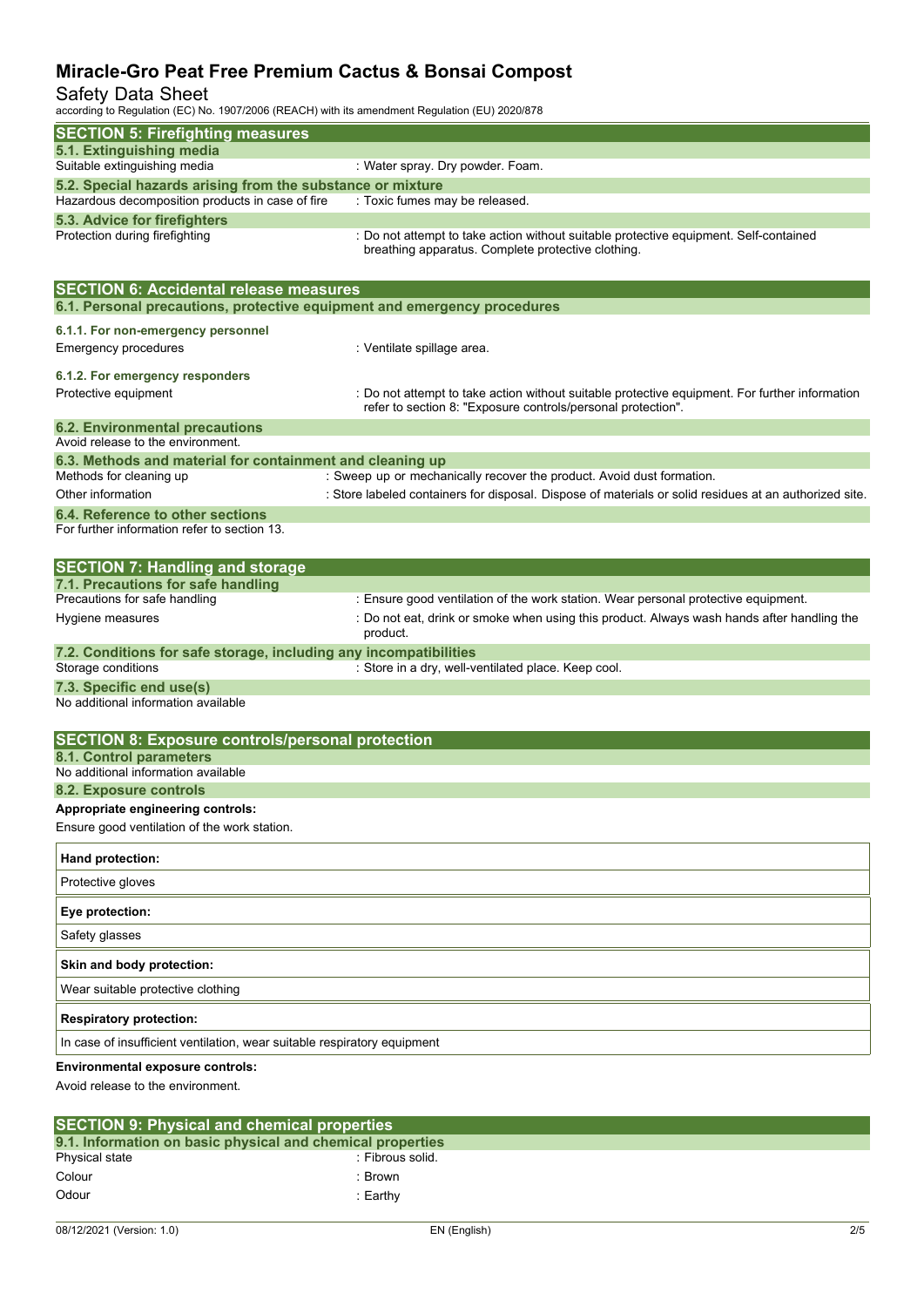Safety Data Sheet

according to Regulation (EC) No. 1907/2006 (REACH) with its amendment Regulation (EU) 2020/878

| Odour threshold                            | : Not applicable    |
|--------------------------------------------|---------------------|
| рH                                         | : 6.5               |
| Relative evaporation rate (butylacetate=1) | : Not applicable    |
| Melting point                              | : Not applicable    |
| Freezing point                             | : Not applicable    |
| Boiling point                              | : Not applicable    |
| Flash point                                | : No data available |
| Auto-ignition temperature                  | : No data available |
| Decomposition temperature                  | : No data available |
| Flammability (solid, gas)                  | : No data available |
| Vapour pressure                            | : Not applicable    |
| Relative vapour density at 20 °C           | : Not applicable    |
| Relative density                           | : 737kg/m $3$       |
| Solubility                                 | : Not applicable    |
| Log Pow                                    | : No data available |
| Viscosity, kinematic                       | : Not applicable    |
| Viscosity, dynamic                         | : Not applicable    |
| Explosive properties                       | : No data available |
| Oxidising properties                       | : No data available |
| <b>Explosion limits</b>                    | : Not applicable    |
| 9.2. Other information                     |                     |

No additional information available

| <b>SECTION 10: Stability and reactivity</b> |  |
|---------------------------------------------|--|
|---------------------------------------------|--|

|  |  | 10.1. Reactivity |  |  |  |
|--|--|------------------|--|--|--|
|  |  |                  |  |  |  |

| 19111110000111101                                                                  |
|------------------------------------------------------------------------------------|
| The product is non-reactive under normal conditions of use, storage and transport. |
| 10.2. Chemical stability                                                           |
| Stable under normal conditions.                                                    |
| 10.3. Possibility of hazardous reactions                                           |
| No dangerous reactions known under normal conditions of use.                       |
| 10.4. Conditions to avoid                                                          |
| None under recommended storage and handling conditions (see section 7).            |
| 10.5. Incompatible materials                                                       |
| No additional information available                                                |
| 10.6. Hazardous decomposition products                                             |

Under normal conditions of storage and use, hazardous decomposition products should not be produced.

| <b>SECTION 11: Toxicological information</b><br>11.1. Information on toxicological effects |                  |  |
|--------------------------------------------------------------------------------------------|------------------|--|
| Acute toxicity (oral)                                                                      | : Not classified |  |
| Acute toxicity (dermal)                                                                    | : Not classified |  |
| Acute toxicity (inhalation)                                                                | : Not classified |  |
| Skin corrosion/irritation                                                                  | : Not classified |  |
| Serious eye damage/irritation                                                              | : Not classified |  |
| Respiratory or skin sensitisation                                                          | : Not classified |  |
| Germ cell mutagenicity                                                                     | : Not classified |  |
| Carcinogenicity                                                                            | : Not classified |  |
| Reproductive toxicity                                                                      | : Not classified |  |
| STOT-single exposure                                                                       | : Not classified |  |
| STOT-repeated exposure                                                                     | : Not classified |  |
| Aspiration hazard                                                                          | : Not classified |  |
|                                                                                            |                  |  |
| <b>SECTION 12: Ecological information</b>                                                  |                  |  |

| <b>12.1. Toxicity</b>    |                                                                                                                            |
|--------------------------|----------------------------------------------------------------------------------------------------------------------------|
| Ecology - general        | : The product is not considered harmful to aquatic organisms nor to cause long-term<br>adverse effects in the environment. |
| Acute aguatic toxicity   | : Not classified                                                                                                           |
| Chronic aquatic toxicity | : Not classified                                                                                                           |
|                          |                                                                                                                            |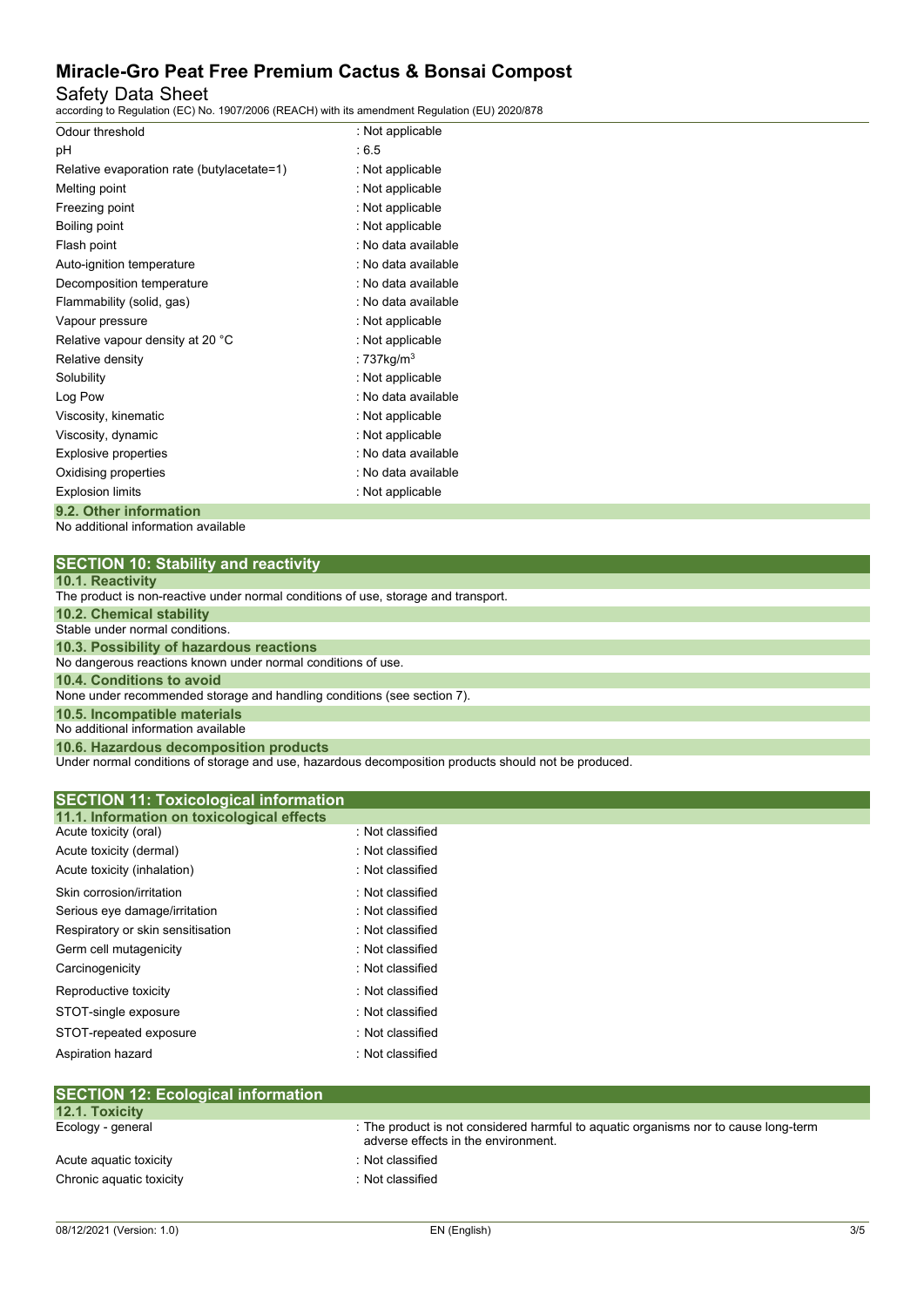#### Safety Data Sheet

according to Regulation (EC) No. 1907/2006 (REACH) with its amendment Regulation (EU) 2020/878

| 12.2. Persistence and degradability      |
|------------------------------------------|
| No additional information available      |
| 12.3. Bioaccumulative potential          |
| No additional information available      |
| 12.4. Mobility in soil                   |
| No additional information available      |
| 12.5. Results of PBT and vPvB assessment |
| No additional information available      |
| 12.6. Other adverse effects              |
| No additional information available      |
|                                          |

#### **SECTION 13: Disposal considerations**

**13.1. Waste treatment methods**

: Do not contaminate water with the product or its container.

Dispose of contents/container in accordance with licensed collector's sorting instructions. Packaging may be recycled, if local facilities permit.

| <b>SECTION 14: Transport information</b>                                               |                                                        |                |                |                |  |  |  |
|----------------------------------------------------------------------------------------|--------------------------------------------------------|----------------|----------------|----------------|--|--|--|
| In accordance with ADR / RID / IMDG / IATA / ADN                                       |                                                        |                |                |                |  |  |  |
| <b>ADR</b>                                                                             | <b>RID</b><br><b>IMDG</b><br><b>IATA</b><br><b>ADN</b> |                |                |                |  |  |  |
| 14.1. UN number                                                                        |                                                        |                |                |                |  |  |  |
| Not applicable                                                                         | Not applicable                                         | Not applicable | Not applicable | Not applicable |  |  |  |
| 14.2. UN proper shipping name                                                          |                                                        |                |                |                |  |  |  |
| Not applicable                                                                         | Not applicable                                         | Not applicable | Not applicable | Not applicable |  |  |  |
| 14.3. Transport hazard class(es)                                                       |                                                        |                |                |                |  |  |  |
| Not applicable                                                                         | Not applicable                                         | Not applicable | Not applicable | Not applicable |  |  |  |
| 14.4. Packing group                                                                    |                                                        |                |                |                |  |  |  |
| Not applicable                                                                         | Not applicable                                         | Not applicable | Not applicable | Not applicable |  |  |  |
| <b>14.5. Environmental hazards</b>                                                     |                                                        |                |                |                |  |  |  |
| Not applicable<br>Not applicable<br>Not applicable<br>Not applicable<br>Not applicable |                                                        |                |                |                |  |  |  |

No supplementary information available

#### **14.6. Special precautions for user**

**Overland transport:** Not applicable **Transport by sea:** Not applicable **Air transport:** Not applicable **Inland waterway transport:** Not applicable **Rail.transport:** Not applicable

**14.7. Transport in bulk according to Annex II of Marpol and the IBC Code** Not applicable

#### **SECTION 15: Regulatory information**

**15.1. Safety, health and environmental regulations/legislation specific for the substance or mixture**

#### **15.1.1. EU-Regulations**

Contains no REACH substances with Annex XVII restrictions

Contains no substance on the REACH candidate list

Contains no REACH Annex XIV substances

Contains no substance subject to Regulation (EU) No 649/2012 of the European Parliament and of the Council of 4 July 2012 concerning the export and import of hazardous chemicals.

Contains no substance subject to Regulation (EU) No 2019/1021 of the European Parliament and of the Council of 20 June 2019 on persistent organic pollutants

Contains no substance subject to Regulation (EU) 2019/1148 of the European Parliament and of the Council of 20 June 2019 on the marketing and use of explosives precursors.